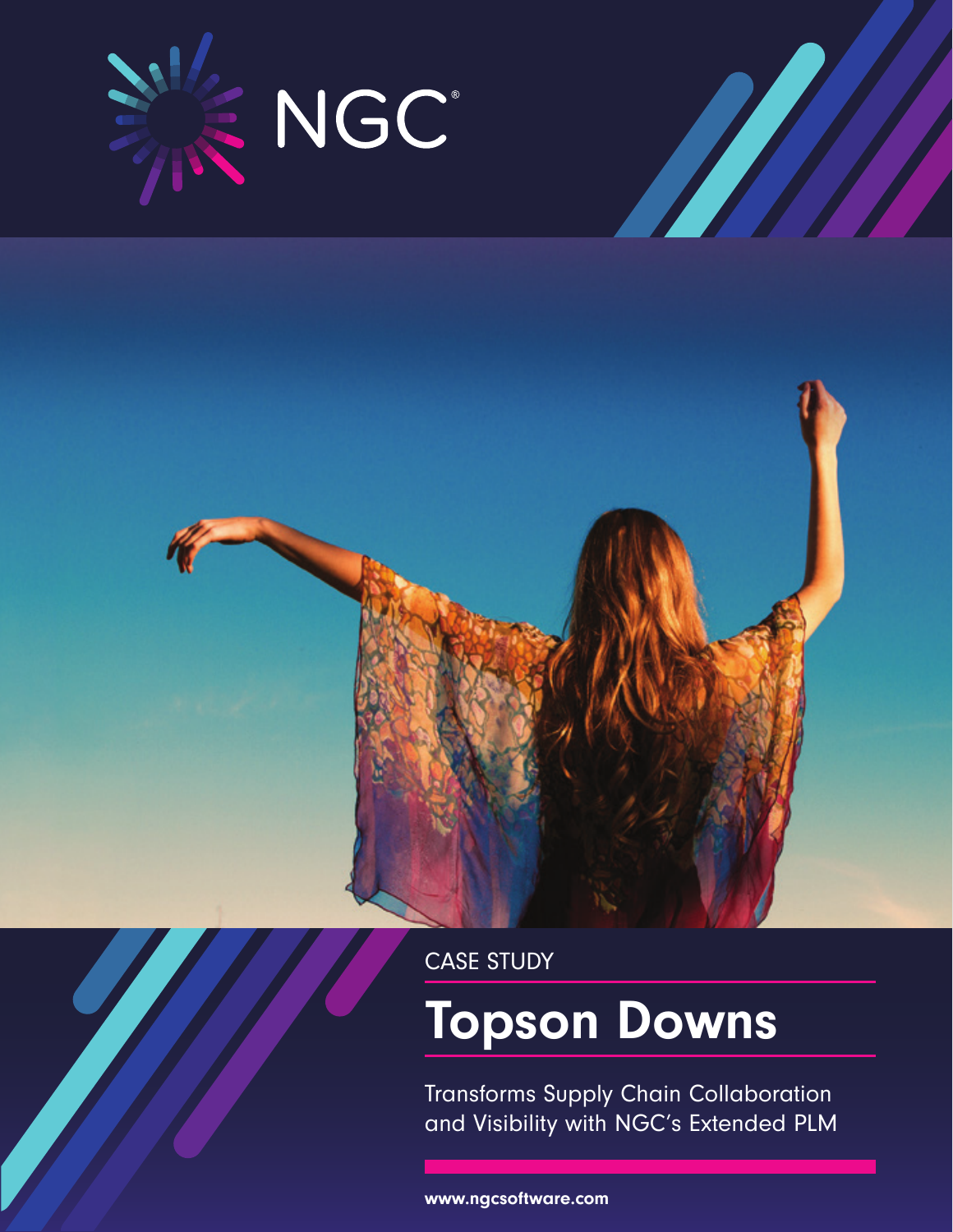

#### Customer: Topson Downs



"We chose NGC for their experience in the industry. We can tell NGC knows what they are talking about"

> Alex Perez Project Manager, Topson Downs

# Background:

Based in downtown Los Angeles, Topson Downs (www.topsondowns.com) is a pioneer in outsourced shipping and a leading supplier for quick response manufacturing – shipping millions of units a month, balancing dozens of product lines, and continually growing. Starting with junior apparel, Topson Downs now produces all categories of women's apparel for mass-market retailers and specialty stores, including the Tt and fire brands, as well as the elwood menswear brand.

# Challenge:

Prior to selecting a PLM system, Topson Downs saw an acute need "to get organized – not just the data but the processes as well. We had data all over the place, and we were looking for a way to make our samples overseas," says Alex Perez, Programmer/Project Manager, Topson Downs. "We really had no system to manage sampling; instead, we had cut sheets where the designers would attach pictures, fabric and trims for cutting and sewing. We used a home-grown, green-screen application for production and had very poor visibility into the actual status of production." Topson Downs sought a PLM system that was easy to use, web-based and scalable – and NGC's Extended PLM proved to be the right solution.

## NGC Solution:

Topson Downs chose NGC's Extended PLM software to streamline its design and production processes and transform supply chain collaboration and visibility. One of the key reasons for selecting NGC was "the experience they have in the industry," Perez says. "We could tell NGC knows what they're talking about. The system worked closer to the way we did, plus we liked the support team they had in place."